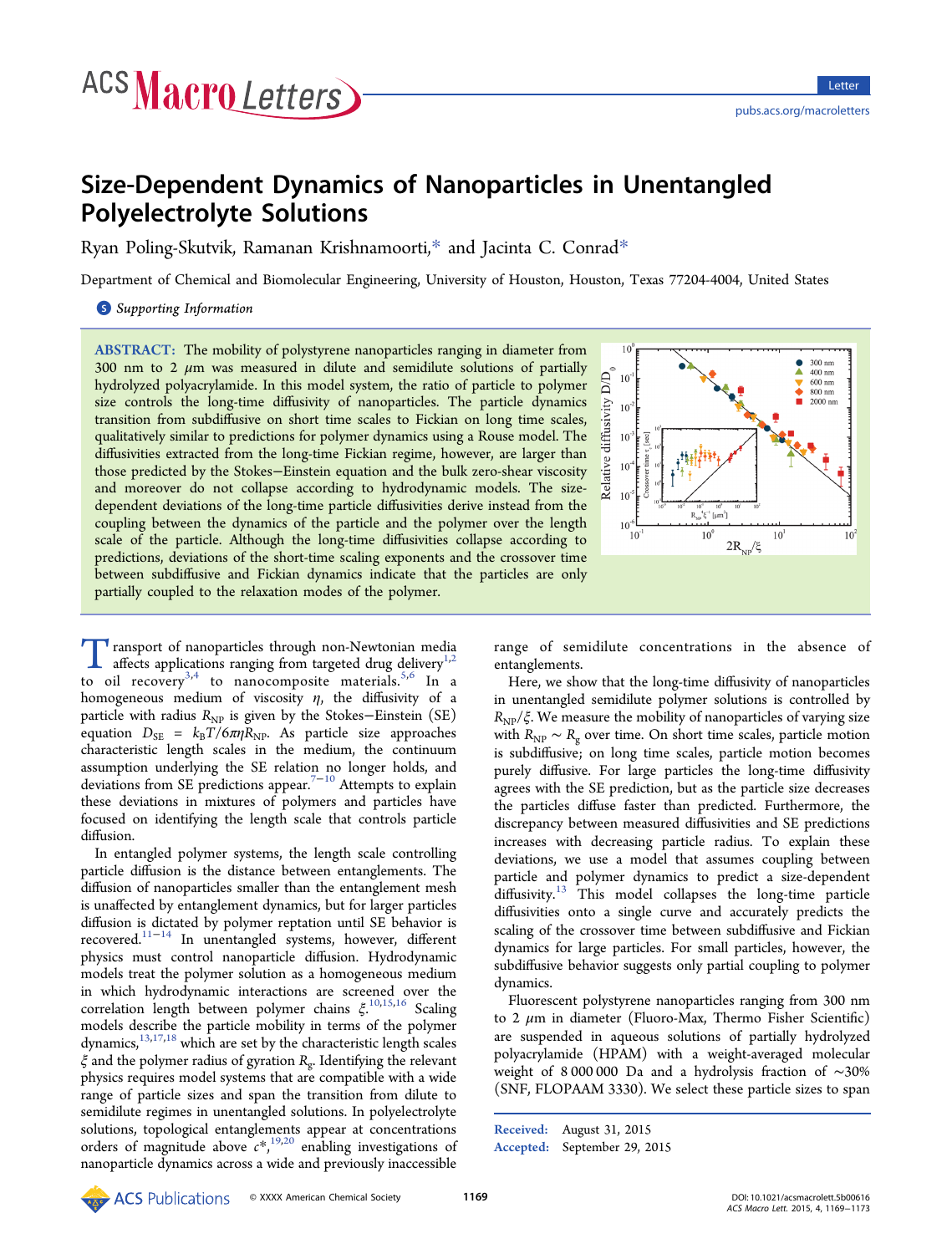<span id="page-1-0"></span>

Figure 1. Mean-squared displacement (MSD,  $(\Delta x^2)$ ) as a function of lag time  $\Delta t$  for (a) 600 nm particles in solutions of varying polymer concentration and for (b) particles of varying size in a solution of polymer concentration 2.6c\*. Dashed lines are linear fits at long time scales, and solid lines are power law fits with a variable exponent. Inset (a) Storage (closed) and loss (open) moduli for solutions of various concentrations. Inset (b) Normalized distribution of particle displacements at various times for 600 nm particles in a solution of polymer concentration 1.3c\*. Solid lines are Gaussian fits.

 $R_{\rm g}$  and hence probe the crossover to bulk behavior, in contrast to our previous work focusing on a single particle size. $21$ Dynamic light scattering measurements confirm that the polymer does not absorb to the surface of the particles. Our solutions are well below the entanglement concentration for polyelectrolyte solutions.<sup>20</sup> We determine the radius of gyration in dilute solutions  $R_{g,0} = 270$  $R_{g,0} = 270$  $R_{g,0} = 270$  nm from intrinsic viscosity measurements and estimate the overlap concentration  $c^*$  =  $M_{\rm W}/(4/3\pi N_{\rm av}\,R_{\rm g,0}^3)$  = 0.16 g/L. The weight fraction of particles varies from 2  $\times$  10<sup>-5</sup> to 8.5  $\times$  10<sup>-5</sup> for 300 nm and 2  $\mu$ m particles, respectively, to increase particle tracking statistics while minimizing interparticle interactions. Quiescent samples are imaged using a Leica DM4000 inverted microscope with 40× air and 63× and 100× oil immersion objective lenses. We use particle-tracking algorithms $^{22}$  to locate and track the particles over time. From particl[e](#page-3-0) [t](#page-3-0)rajectories, we calculate the one-dimensional ensemble-averaged mean-squared displacement (MSD)  $\langle \Delta x^2(\Delta t) \rangle$  as a function of lag time  $\Delta t$ . We fit the short-time data to a power law  $\langle \Delta x^2(\Delta t) \rangle = 2D'(\Delta t)^{\alpha}$  and the long-time data to  $\langle \Delta x^2(\Delta t) \rangle = 2D(\Delta t)$ .

The nanoparticle mobility changes as a function of polymer concentration (Figure  $1(a)$ ) and nanoparticle size (Figure  $1(b)$ ). The particle dynamics are subdiffusive at short time scales and crossover into a Fickian regime at longer times. The crossover times are comparable to the longest relaxation time  $\tau$ ≈ 1−100 s of the polymer in solution, estimated from bulk rheology (inset to Figure  $1(a)$ ). The distribution of particle displacements remains Gaussian throughout the crossover (inset to Figure  $1(b)$ ), indicating that each particle experiences the same homogeneous environment for all accessible lag times with no signs of hopping diffusion. From the long-time slope, we extract the particle diffusivity D and normalize by the diffusivity in pure solvent  $D_0$  to remove explicit size dependence. For large particles, e.g., 2  $\mu$ m particles in 2.6 $c^*$ solution, the relative diffusivity agrees with predictions of  $D_{SE}^{21}$ and does not depend on particle size. By contrast, the relati[ve](#page-3-0) diffusivity of smaller particles strongly deviates from  $D_{SE}$ (Figure 2). Moreover, the ratio of particle diffusivity to the SE prediction  $D/D_{SE}$  increases with decreasing particle radius and increasing polymer concentration (inset to Figure 2), indicating that diffusivity depends on both particle and polymer length scales.



Figure 2. Relative diffusivity  $D/D_0$  extracted from long-time meansquared displacement as a function of normalized polymer concentration  $c/c^*$ . Bulk predictions (open circles) are calculated from the zero-shear viscosity of the bulk polymer solution. (Inset) Ratio between experimental diffusivity and SE prediction  $D/D_{SE}$  as a function of  $c/c^*$ .

To explain the effects of the characteristic length scales on particle diffusion, models typically use either obstruction or hydrodynamic theories. Obstruction models describe particle diffusion in the limit of small particles and dilute solutions.<sup>23–28</sup> As the probe particles become larger and the po[lymer](#page-4-0) concentration increases, however, hydrodynamic interactions become important.<sup>25−27</sup> In hydrodynamic models,<sup>10,15,16</sup> the particle diffusivity [D](#page-4-0) s[cale](#page-4-0)s as  $D/D_0 = \exp(a(L/\xi)^b)$  [where](#page-3-0) L is a function of particle radius  $R_{\text{NP}}$  and/or  $R_{\text{g}}^{\frac{1}{10,29-32}}$   $R_{\text{g}}$  is a weak function of polymer concentration, scali[ng](#page-3-0) [a](#page-4-0)s  $R_g \approx R_{g,0}(c)$  $R_g \approx R_{g,0}(c)$  $(c^*)^{-0.15}$ , whereas  $\xi$  is a much stronger function, scaling as  $\xi \approx$  $R_{\rm g,0}(c/c^*)^{-0.71}$ .<sup>20,33,34</sup> These scaling relationships slightly deviate from predicti[on](#page-3-0)[s](#page-4-0) [fo](#page-4-0)r polymers in good solvents because repulsions between charged groups cause HPAM to adopt a slightly extended configuration. Although these models can fit our data over limited ranges of polymer concentration or particle size, none of these models cleanly collapse the data across the entire range of polymer or particle length scales (see Supporting Information). We now show that coupling between [particle and polymer dy](http://pubs.acs.org/doi/suppl/10.1021/acsmacrolett.5b00616/suppl_file/mz5b00616_si_001.pdf)namics on long time scales can explain deviations from SE behavior.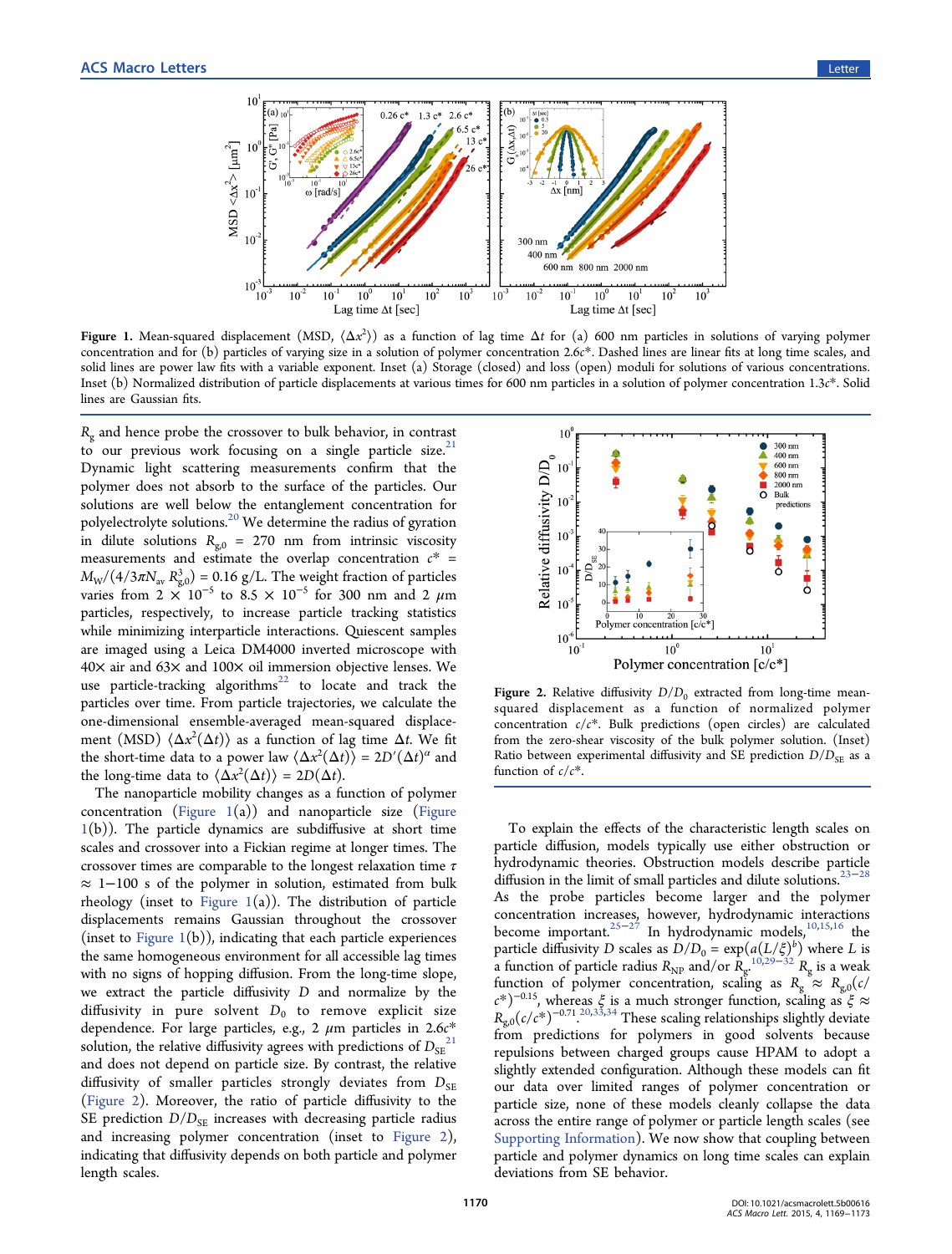The dynamic crossover in the particle MSDs (Figure 1) suggests that the particle dynamics are coupled to th[ose of the](#page-1-0) polymers because polymers undergo similar crossovers between dynamic modes. In a semidilute unentangled solution, polymers undergo Zimm-like motion over length scales smaller than ξ. The relaxation time of a correlation blob is  $\tau_{\xi} \approx \eta_0 \xi^3 / k_B T$ . On longer time scales  $t > \tau_{\xi}$ , the polymer moves according to Rouse motion as a chain of correlation blobs. The polymer moves subdiffusively for  $\tau_{\xi} < t < \tau_{\text{R}} \approx \tau_{\xi}(N/N_{\xi})^{2\nu+1}$ , where N and  $N_f$  represent the number of monomers in the polymer chain and a correlation blob, respectively, and  $\nu$  is the reciprocal of the fractal dimension of the polymer. In semidilute solutions, excluded volume effects are screened over length scales larger than  $\xi^{35}$  Thus, the polymer behaves as an ideal string of correla[tio](#page-4-0)n blobs with  $\nu = 1/2$ . At  $\tau_R$ , the polymer fully relaxes and moves diffusively with a Rouse friction coefficient of  $\zeta_R \approx$  $\eta_0 \xi N/N_{\xi}$ . Although we cannot access time scales  $t < \tau_{\xi}$  due to resolution and frame rate limitations associated with optical tracking techniques, the subdiffusive behavior of the particles and the crossover into Fickian diffusion mimics the dynamics of the polymer, suggesting that particle and polymer dynamics are coupled.

The mobile polymer chains locally cage the particles until the polymer has sufficient time to relax, $21$  resulting in the coupling between particle and polymer d[yna](#page-3-0)mics. To quantitatively understand the implications of particle−polymer coupling on particle dynamics, ref 13 extended the scaling model of ref 17 to account for regimes o[f d](#page-3-0)ifferent particle sizes, summarized [he](#page-3-0)re. On very short time scales, the particle does not interact with the polymer and moves diffusively according to solvent viscosity. At  $t = \tau_{\xi}$ , the particle begins to interact with correlation blobs of size  $\xi$ . For  $t > \tau_{\xi}$ , the particle feels the local caging and begins to couple to relaxation modes in the polymer. At a time  $t > \tau_{\xi}$ , the particle interacts with a section of a polymer chain with a relaxation time  $t \approx \tau_{\xi}(N/N_{\xi})^2$ . As time increases, larger sections of the polymer relax and interact with the particle, so that the effective viscosity felt by the particle increases as  $\eta_{\text{eff}}(t) \sim N(t)/N_{\xi} \approx \eta_0 (t/\tau_{\xi})^{1/2}$ . The viscosity will continue to increase until the polymer relaxes over the size of the particle; at this time  $\tau_R \approx \tau_\xi (2R_{NP}/\xi)^4$ , the particle and polymer dynamics decouple. Thereafter, the long-time dynamics of the particles depend on the effective viscosity  $\eta_{\text{eff}}(\tau_{\text{R}}) \approx \eta_0(2R_{\text{NP}}/\xi)^2$ . .

We compare the long-time diffusivity of the particles to predictions from ref 13 using  $\eta_{\text{eff}}$  and the SE equation. The relative diffusivities  $D/D_0$  $D/D_0$  collapse onto a single curve for particles ranging from 300 to 800 nm in diameter (Figure 3). The data are consistent with the predicted scaling of  $D/D_0 \sim$  $(2R_{\text{NP}}/\xi)^{-2}$ . The larger 2  $\mu$ m particles lie somewhat off of the curve because they are large enough to experience the viscoelasticity of the bulk solution. This can be seen by normalizing the particle diffusivities by  $D_{\text{SE}} \sim (\eta_{\text{bulk}} R_{\text{NP}})^{-1}$ . The bulk viscosity scales with concentration as  $\eta_{\text{bulk}} \sim (c/c^*)^{1.95}$ , which deviates from predictions for semidilute unentangled solutions.<sup>20,35</sup> After combining the concentration dependencies of the b[ulk](#page-3-0) [v](#page-4-0)iscosity and correlation length, the normalized diffusivities are predicted to scale as  $D/D_{\text{SE}} \sim (R_{\text{g},0}/R_{\text{NP}})^2(c/$  $(c^*)^{0.53}$ . The concentration dependence is unique to aqueous solutions of HPAM due to bulk viscosity scaling (see Supporting Information). For the smaller particles, the [normalized di](http://pubs.acs.org/doi/suppl/10.1021/acsmacrolett.5b00616/suppl_file/mz5b00616_si_001.pdf)ffusivities  $D/D_{SE}$  closely follow this predicted scaling (inset to Figure 3). When the particles are sufficiently large, they experience bulk viscosity and  $D \approx D_{SE}$ . The



Figure 3. Relative diffusivity  $D/D_0$  as a function of particle to polymer size ratio  $2R_{NP}/\xi$ . Solid line is the predicted scaling.<sup>13</sup> (Inset) Ratio between experimental diffusivity and SE predicti[on](#page-3-0)  $D/D_{SE}$  as a function of particle size and bulk viscosity scaling for HPAM. Solid line represents predicted scaling behavior.<sup>1</sup>

crossover to bulk behavior for long-time diffusivity occurs when  $R_{\text{NP}} \approx R_{\text{g},0}$  in good agreement with theory and simula $tions.<sup>13,36−538</sup>$ 

Th[e](#page-3-0) [col](#page-4-0)l[ap](#page-4-0)se of the long-time dynamics onto a single scaling curve confirms that the particle interacts on long time scales with comparably sized sections of polymer. Ref 13 predicts that these interactions arise from coupling b[etwe](#page-3-0)en particle dynamics and polymer relaxation modes on short time scales. We therefore examine the scaling behavior of the particle dynamics in the subdiffusive regime. We estimate the predicted scaling for particle MSDs in the subdiffusive regime from  $\langle \Delta x^2 \rangle$  $\sim D(\Delta t) \Delta t$  where  $D(\Delta t) \sim 1/R_{NP} \eta_{eff}(\Delta t)$ . Therefore, the MSDs of the particles should scale with time as  $\langle \Delta x^2 \rangle \sim$  $(\Delta t)^{1/2}$ .

The particles exhibit subdiffusive behavior for most particle sizes and polymer concentrations, characterized by the subdiffusive exponent  $\alpha$  (Figure 4(a)). For 300 and 400 nm particles in solutions with  $c < c^*$  $c < c^*$  the short time behavior is largely diffusive because  $R_{NP} < \xi$ . As the particle size and polymer concentration increase, the subdiffusive exponents decrease, reaching  $\alpha \approx 0.5$  for the largest 2  $\mu$ m particles. This subdiffusive behavior persists for at least one decade in time with constant  $\alpha$ ; at intermediate polymer concentrations, it persists for up to three decades. The surprising persistence of the subdiffusive dynamics with constant  $\alpha$  suggests that the subdiffusive regime is not solely due to crossover between two Fickian regimes. The higher-than-predicted subdiffusive exponents indicate that the particle dynamics are not directly coupled to the relaxation modes of the polymer even when  $R_{NP}$ ≫ ξ. Coupling on short time scales is only seen for the largest 2  $\mu$ m particles in solutions of concentration  $c > c^*$  despite even the smallest particles being over an order of magnitude larger than  $\xi$ . Additionally, the crossover time  $\tau_c$  between subdiffusive and Fickian regimes is predicted to occur at  $\tau_c \approx \tau_R \sim R_{\text{NP}}^4 \xi^{-1}$ . When the particles are coupled to the polymer, i.e., the 2  $\mu$ m particles with  $\alpha \approx 0.5$ , the crossover time scales as predicted (Figure 4(b)). When the particles deviate from polymer r[elaxation](#page-3-0) modes at short times ( $\alpha > 0.5$ ), the crossover times are larger than predicted and clearly cannot be collapsed onto the scaling prediction. The dependence of the subdiffusive exponent on particle size and polymer concentration and the lack of agreement between crossover time and predicted scaling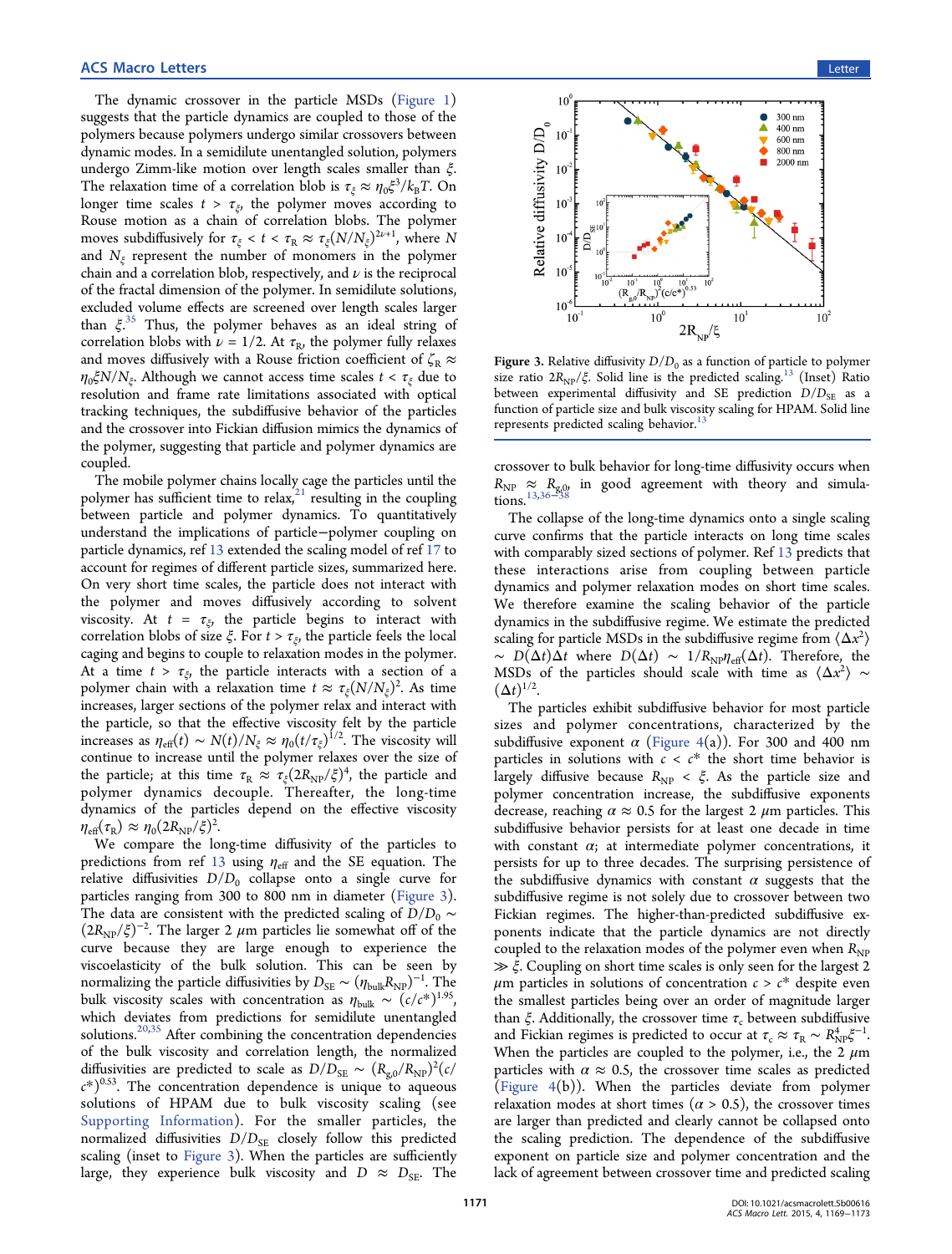<span id="page-3-0"></span>

Figure 4. (a) Subdiffusive exponent  $\alpha$  as a function of normalized polymer concentration  $c/c^*$ . Solid line corresponds to  $\alpha = 0.5$ . (b) Crossover time  $\tau_c$  as a function of particle and polymer length scales. Solid line represents predicted scaling behavior.<sup>1</sup>

imply that the particles are not directly coupled to the relaxation modes of the polymer on short time scales. Moreover, the deviations increase as the particle size or polymer concentration is decreased, consistent with the idea that the confinement becomes softer as the particle size decreases. Nonetheless, the partial coupling on short time scales does not persist to long times; the excellent agreement for the long-time diffusivities indicates that particle dynamics depends on interactions between particles and comparably sized sections of polymer.

The long-time diffusivity of particles in semidilute unentangled solutions of polymers depends on the interaction of the particle with sections of polymer of comparable size. As a result, the diffusivity of nanoparticles depends on the particle size when  $R_{NP} < R_g$  and is independent of particle size when  $R_{\text{NP}} \ge R_{\text{g}}$ . The long-time particle diffusivities collapse onto a single curve as a function of  $R_{NP}/\xi$ , and the soft confinement on short time scales does not impact this scaling. Notably, this collapse suggests that length scales such as  $\xi$  can be obtained from simple diffusion experiments. For polymer systems in which the variation in correlation length and size is known from independent measurements or scaling arguments, these measurements can be used to infer local structure and deformation state. For soft matter systems in which these length scales are not known a priori, mobility experiments with an appropriate choice of probes may enable efficient measurements of structural properties of a wide range of complex media, including cellular cytoplasm,<sup>30</sup> nucleic fluid,<sup>[39](#page-4-0)</sup> suspensions of rigid rods,  $40$  and emulsions.  $41$ <br> **■ ASSOCIATED CONTENT** 

# **6** Supporting Information

The Supporting Information is available free of charge on the ACS Publications website at DOI: [10.1021/acsmacro](http://pubs.acs.org/doi/abs/10.1021/acsmacrolett.5b00616)[lett.5b00616.](http://pubs.acs.org)

[Detaile](http://pubs.acs.org/doi/abs/10.1021/acsmacrolett.5b00616)d description of experimental methods, dynamic light scattering results, intrinsic viscosity measurements, polymer properties, and diffusivity plots for different hydrodynamic models [\(PDF](http://pubs.acs.org/doi/suppl/10.1021/acsmacrolett.5b00616/suppl_file/mz5b00616_si_001.pdf))

# ■ AUTHOR INFORMATION

#### Corresponding Authors

\*E-mail: ramanan@uh.edu.

\*E-mail: [jcconrad@uh.edu.](mailto:ramanan@uh.edu)

### **Notes**

The authors declare no competing financial interest.

# ■ ACKNOWLEDGMENTS

We thank V. Ganesan for thoughtful discussion and Adeline Mah for help with rheology measurements. R.K. and R.P.S. acknowledge the Gulf of Mexico Research Initiative (Consortium for Ocean Leadership Grant SA 12-05/GoMRI-002). J.C.C. acknowledges the American Chemical Society Petroleum Research Fund (52537-DNI7) and the National Science Foundation (DMR-1151133).

# ■ REFERENCES

- (1) Peer, D.; Karp, J. M.; Hong, S.; Farokhzad, O. C.; Margalit, R.; Langer, R. Nat. Nanotechnol. 2007, 2, 751−760.
- (2) Tang, L.; et al. Proc. Natl. Acad. Sci. U. S. A. 2014, 111, 15344− 15349.
- (3) Lin, Y.; Skaff, H.; Emrick, T.; Dinsmore, A. D.; Russell, T. P. Science 2003, 299, 226−229.
- (4) Bresme, F.; Oettel, M. J. Phys.: Condens. Matter 2007, 19, 413101. (5) Winey, K. I.; Vaia, R. A. MRS Bull. 2007, 32, 314−358.
- (6) Kashiwagi, T.; Du, F.; Douglas, J. F.; Winey, K. I.; Harris, R. H.; Shields, J. R. Nat. Mater. 2005, 4, 928−933.
- (7) Mackay, M. E.; Dao, T. T.; Tuteja, A.; Ho, D. L.; van Horn, B.; Kim, H.-C.; Hawker, C. J. Nat. Mater. 2003, 2, 762−766.
- (8) Tuteja, A.; Mackay, M. E.; Narayanan, S.; Asokan, S.; Wong, M. S. Nano Lett. 2007, 7, 1276−81.
- (9) Ye, X.; Tong, P.; Fetters, L. J. Macromolecules 1998, 31, 5785− 5793.
- (10) Cheng, Y.; Prud'homme, R. K.; Thomas, J. L. Macromolecules 2002, 35, 8111−8121.
- (11) Kalathi, J. T.; Yamamoto, U.; Schweizer, K. S.; Grest, G. S.; Kumar, S. K. Phys. Rev. Lett. 2014, 112, 108301.
- (12) Yamamoto, U.; Schweizer, K. S. Macromolecules 2015, 48, 152− 163.
- (13) Cai, L.-H.; Panyukov, S.; Rubinstein, M. Macromolecules 2011, 44, 7853−7863.
- (14) Guo, H.; Bourret, G.; Lennox, R. B.; Sutton, M.; Harden, J. L.; Leheny, R. L. Phys. Rev. Lett. 2012, 109, 055901.
- (15) Cukier, R. I. Macromolecules 1984, 17, 252−255.
- (16) Phillies, G. D. J.; Ullmann, G. S.; Ullmann, K.; Lin, T.-H. J. Chem. Phys. 1985, 82, 5242.
- (17) Brochard Wyart, F.; de Gennes, P. Eur. Phys. J. E: Soft Matter Biol. Phys. 2000, 1, 93−97.
- (18) Cai, L.-H.; Panyukov, S.; Rubinstein, M. Macromolecules 2015, 48, 847−862.
- (19) Boris, D. C.; Colby, R. H. Macromolecules 1998, 31, 5746−5755.
- (20) Colby, R. H. Rheol. Acta 2010, 49, 425−442.
- (21) Babaye Khorasani, F.; Poling-Skutvik, R.; Krishnamoorti, R.; Conrad, J. C. Macromolecules 2014, 47, 5328.
- (22) Crocker, J.; Grier, D. G. J. Colloid Interface Sci. 1996, 179, 298− 310.